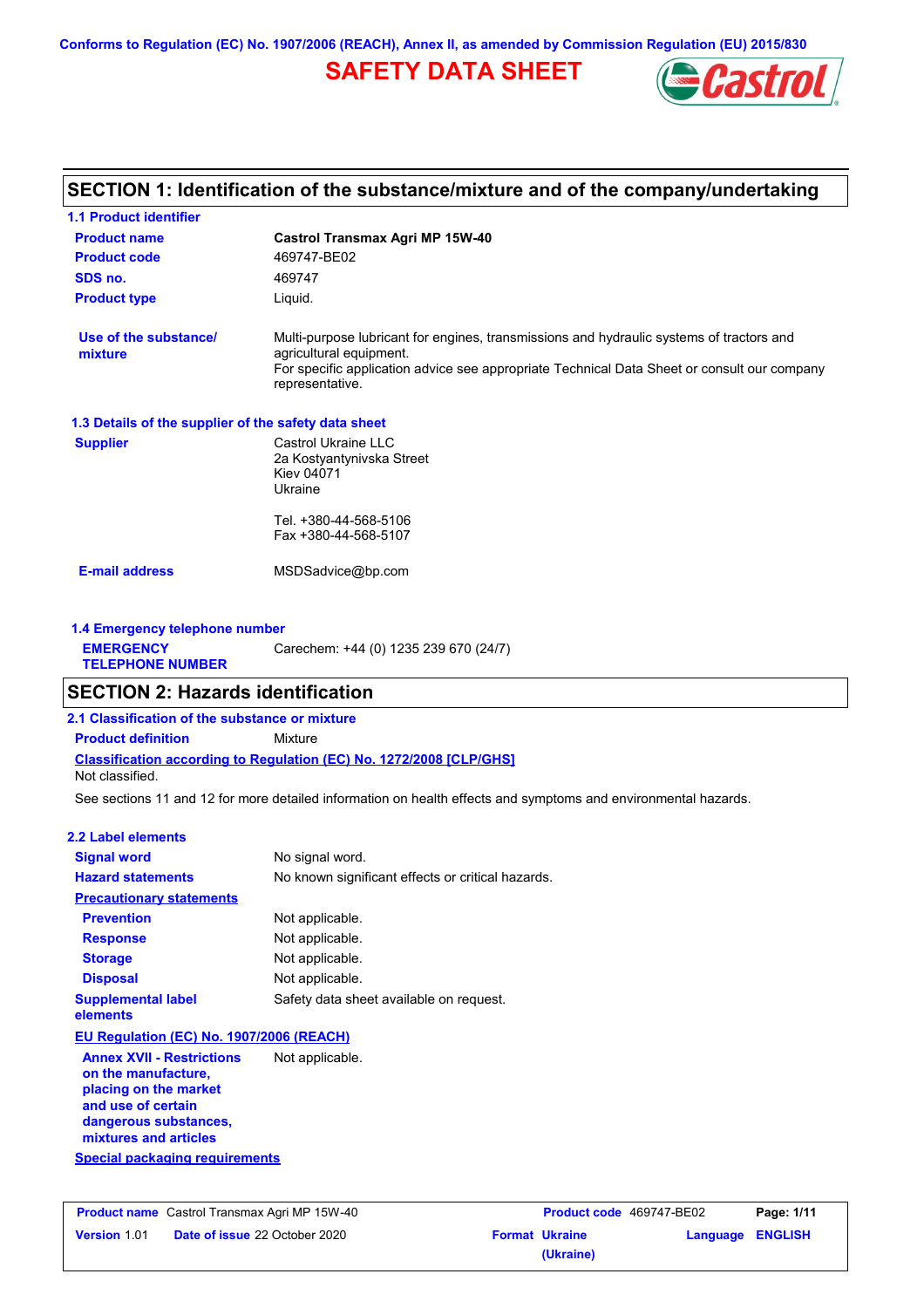# **SECTION 2: Hazards identification**

| <b>Containers to be fitted</b><br>with child-resistant<br>fastenings                                                     | Not applicable.                                                                                                                                                                                                                                                                                                                                                                                                                                                                                                                                                                                                                                               |
|--------------------------------------------------------------------------------------------------------------------------|---------------------------------------------------------------------------------------------------------------------------------------------------------------------------------------------------------------------------------------------------------------------------------------------------------------------------------------------------------------------------------------------------------------------------------------------------------------------------------------------------------------------------------------------------------------------------------------------------------------------------------------------------------------|
| <b>Tactile warning of danger</b>                                                                                         | Not applicable.                                                                                                                                                                                                                                                                                                                                                                                                                                                                                                                                                                                                                                               |
| 2.3 Other hazards                                                                                                        |                                                                                                                                                                                                                                                                                                                                                                                                                                                                                                                                                                                                                                                               |
| <b>Results of PBT and vPvB</b><br>assessment                                                                             | Product does not meet the criteria for PBT or vPvB according to Regulation (EC) No. 1907/2006,<br>Annex XIII.                                                                                                                                                                                                                                                                                                                                                                                                                                                                                                                                                 |
| <b>Product meets the criteria</b><br>for PBT or vPvB according<br>to Regulation (EC) No.<br><b>1907/2006, Annex XIII</b> | This mixture does not contain any substances that are assessed to be a PBT or a vPvB.                                                                                                                                                                                                                                                                                                                                                                                                                                                                                                                                                                         |
| Other hazards which do<br>not result in classification                                                                   | $\triangleright$ efatting to the skin.<br><b>USED ENGINE OILS</b><br>Used engine oil may contain hazardous components which have the potential to cause skin<br>cancer.<br>See Toxicological Information, section 11 of this Safety Data Sheet.<br>Note: High Pressure Applications<br>Injections through the skin resulting from contact with the product at high pressure constitute a<br>major medical emergency.<br>See 'Notes to physician' under First-Aid Measures, Section 4 of this Safety Data Sheet.<br>Experimental data on one or more of the components has been used to determine all or part of<br>the hazard classification of this product. |

## **SECTION 3: Composition/information on ingredients**

## **3.2 Mixtures**

**Product definition**

Mixture

Highly refined base oil (IP 346 DMSO extract < 3%). Proprietary performance additives.

| <b>Product/ingredient</b><br>name                                                                    | <b>Identifiers</b>                                                                   | %   | <b>Regulation (EC) No.</b><br>1272/2008 [CLP]                      | <b>Type</b> |
|------------------------------------------------------------------------------------------------------|--------------------------------------------------------------------------------------|-----|--------------------------------------------------------------------|-------------|
| Distillates (petroleum), solvent-<br>dewaxed heavy paraffinic                                        | REACH #: 01-2119471299-27<br>EC: 265-169-7<br>CAS: 64742-65-0<br>Index: 649-474-00-6 | -≤3 | Asp. Tox. 1, H304                                                  | [1]         |
| Phosphorodithioic acid, mixed O.O-<br>bis(2-ethylhexyl and iso-Bu and iso-<br>Pr) esters, zinc salts | REACH #: 01-2119521201-61<br>EC: 288-917-4<br>CAS: 85940-28-9                        | -≤3 | Skin Irrit. 2, H315<br>Eye Dam. 1, H318<br>Aquatic Chronic 2, H411 | [1]         |

### **See Section 16 for the full text of the H statements declared above.**

Type

[1] Substance classified with a health or environmental hazard

[2] Substance with a workplace exposure limit

[3] Substance meets the criteria for PBT according to Regulation (EC) No. 1907/2006, Annex XIII

[4] Substance meets the criteria for vPvB according to Regulation (EC) No. 1907/2006, Annex XIII

[5] Substance of equivalent concern

[6] Additional disclosure due to company policy

Occupational exposure limits, if available, are listed in Section 8.

## **SECTION 4: First aid measures**

### **4.1 Description of first aid measures**

| Eye contact                       | In case of contact, immediately flush eyes with plenty of water for at least 15 minutes. Eyelids<br>should be held away from the eyeball to ensure thorough rinsing. Check for and remove any<br>contact lenses. Get medical attention. |
|-----------------------------------|-----------------------------------------------------------------------------------------------------------------------------------------------------------------------------------------------------------------------------------------|
| <b>Skin contact</b>               | Wash skin thoroughly with soap and water or use recognised skin cleanser. Remove<br>contaminated clothing and shoes. Wash clothing before reuse. Clean shoes thoroughly before<br>reuse. Get medical attention if irritation develops.  |
| <b>Inhalation</b>                 | If inhaled, remove to fresh air. Get medical attention if symptoms occur.                                                                                                                                                               |
| <b>Ingestion</b>                  | Do not induce vomiting unless directed to do so by medical personnel. Get medical attention if<br>symptoms occur.                                                                                                                       |
| <b>Protection of first-aiders</b> | No action shall be taken involving any personal risk or without suitable training. It may be<br>dangerous to the person providing aid to give mouth-to-mouth resuscitation.                                                             |

### **4.2 Most important symptoms and effects, both acute and delayed**

See Section 11 for more detailed information on health effects and symptoms.

| <b>Product name</b> Castrol Transmax Agri MP 15W-40 |                                      | <b>Product code</b> 469747-BE02 |                       | Page: 2/11       |  |
|-----------------------------------------------------|--------------------------------------|---------------------------------|-----------------------|------------------|--|
| <b>Version 1.01</b>                                 | <b>Date of issue 22 October 2020</b> |                                 | <b>Format Ukraine</b> | Language ENGLISH |  |
|                                                     |                                      |                                 | (Ukraine)             |                  |  |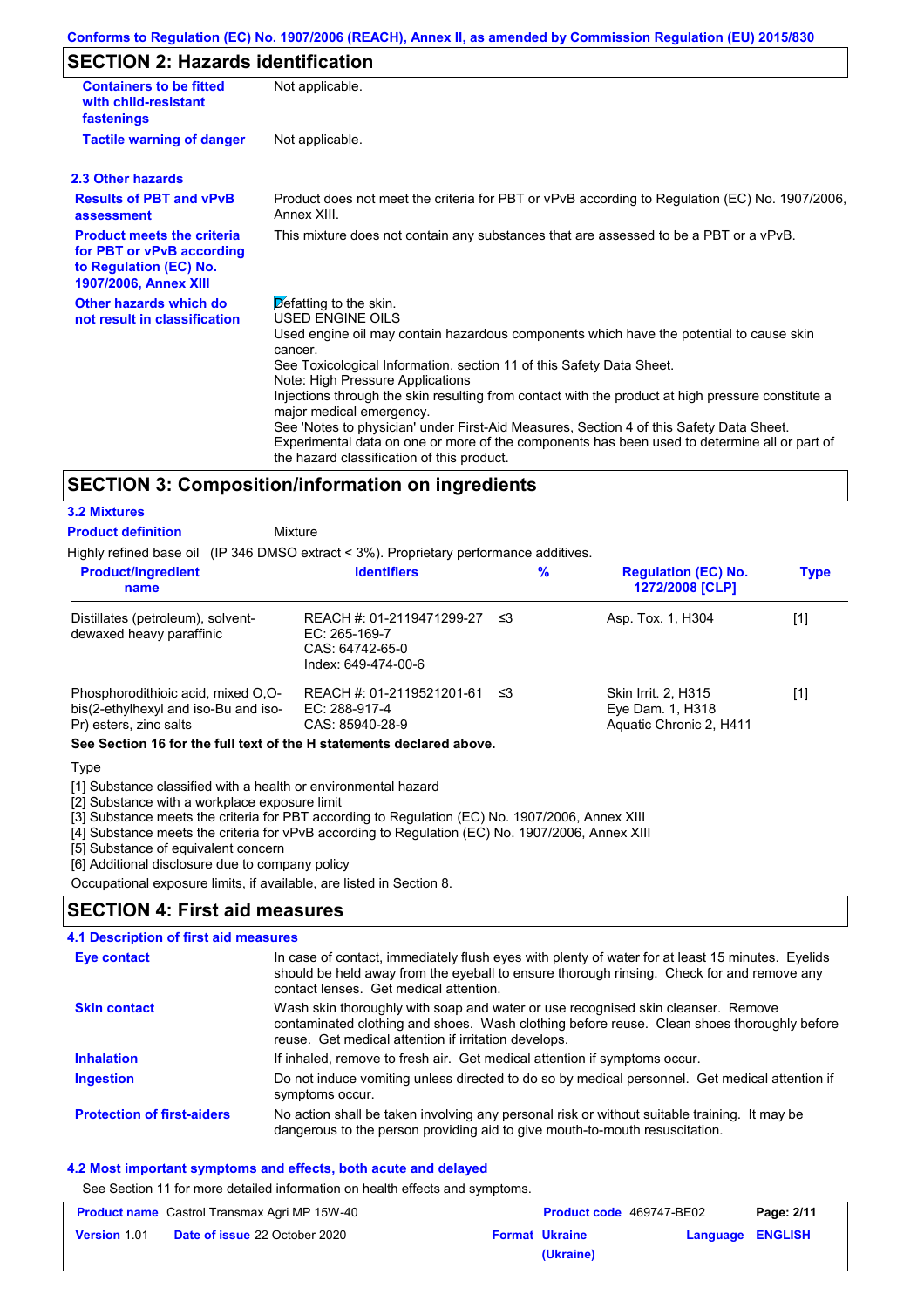# **SECTION 4: First aid measures**

| <b>Potential acute health effects</b> |                                                                                                                                                                                                                                                                                                                                                                                                                                                                                                                                                                                                                                                                                                                                            |  |  |
|---------------------------------------|--------------------------------------------------------------------------------------------------------------------------------------------------------------------------------------------------------------------------------------------------------------------------------------------------------------------------------------------------------------------------------------------------------------------------------------------------------------------------------------------------------------------------------------------------------------------------------------------------------------------------------------------------------------------------------------------------------------------------------------------|--|--|
| <b>Inhalation</b>                     | Vapour inhalation under ambient conditions is not normally a problem due to low vapour<br>pressure.                                                                                                                                                                                                                                                                                                                                                                                                                                                                                                                                                                                                                                        |  |  |
| <b>Ingestion</b>                      | No known significant effects or critical hazards.                                                                                                                                                                                                                                                                                                                                                                                                                                                                                                                                                                                                                                                                                          |  |  |
| <b>Skin contact</b>                   | Defatting to the skin. May cause skin dryness and irritation.                                                                                                                                                                                                                                                                                                                                                                                                                                                                                                                                                                                                                                                                              |  |  |
| <b>Eye contact</b>                    | Not classified as an eye irritant. Based on data available for this or related materials.                                                                                                                                                                                                                                                                                                                                                                                                                                                                                                                                                                                                                                                  |  |  |
|                                       | Delayed and immediate effects as well as chronic effects from short and long-term exposure                                                                                                                                                                                                                                                                                                                                                                                                                                                                                                                                                                                                                                                 |  |  |
| <b>Inhalation</b>                     | Overexposure to the inhalation of airborne droplets or aerosols may cause irritation of the<br>respiratory tract.                                                                                                                                                                                                                                                                                                                                                                                                                                                                                                                                                                                                                          |  |  |
| <b>Ingestion</b>                      | Ingestion of large quantities may cause nausea and diarrhoea.                                                                                                                                                                                                                                                                                                                                                                                                                                                                                                                                                                                                                                                                              |  |  |
| <b>Skin contact</b>                   | Prolonged or repeated contact can defat the skin and lead to irritation and/or dermatitis.                                                                                                                                                                                                                                                                                                                                                                                                                                                                                                                                                                                                                                                 |  |  |
| <b>Eye contact</b>                    | Potential risk of transient stinging or redness if accidental eye contact occurs.                                                                                                                                                                                                                                                                                                                                                                                                                                                                                                                                                                                                                                                          |  |  |
|                                       | 4.3 Indication of any immediate medical attention and special treatment needed                                                                                                                                                                                                                                                                                                                                                                                                                                                                                                                                                                                                                                                             |  |  |
| <b>Notes to physician</b>             | Treatment should in general be symptomatic and directed to relieving any effects.<br>Note: High Pressure Applications<br>Injections through the skin resulting from contact with the product at high pressure constitute a<br>major medical emergency. Injuries may not appear serious at first but within a few hours tissue<br>becomes swollen, discoloured and extremely painful with extensive subcutaneous necrosis.<br>Surgical exploration should be undertaken without delay. Thorough and extensive debridement<br>of the wound and underlying tissue is necessary to minimise tissue loss and prevent or limit<br>permanent damage. Note that high pressure may force the product considerable distances<br>along tissue planes. |  |  |

# **SECTION 5: Firefighting measures**

| 5.1 Extinguishing media                                   |                                                                                                                                                                                                                                                                                                                                                                   |  |  |  |
|-----------------------------------------------------------|-------------------------------------------------------------------------------------------------------------------------------------------------------------------------------------------------------------------------------------------------------------------------------------------------------------------------------------------------------------------|--|--|--|
| <b>Suitable extinguishing</b><br>media                    | In case of fire, use foam, dry chemical or carbon dioxide extinguisher or spray.                                                                                                                                                                                                                                                                                  |  |  |  |
| Unsuitable extinguishing<br>media                         | Do not use water jet. The use of a water jet may cause the fire to spread by splashing the<br>burning product.                                                                                                                                                                                                                                                    |  |  |  |
| 5.2 Special hazards arising from the substance or mixture |                                                                                                                                                                                                                                                                                                                                                                   |  |  |  |
| <b>Hazards from the</b><br>substance or mixture           | In a fire or if heated, a pressure increase will occur and the container may burst.                                                                                                                                                                                                                                                                               |  |  |  |
| <b>Hazardous combustion</b><br>products                   | Combustion products may include the following:<br>carbon oxides (CO, CO <sub>2</sub> ) (carbon monoxide, carbon dioxide)                                                                                                                                                                                                                                          |  |  |  |
| <b>5.3 Advice for firefighters</b>                        |                                                                                                                                                                                                                                                                                                                                                                   |  |  |  |
| <b>Special precautions for</b><br>fire-fighters           | No action shall be taken involving any personal risk or without suitable training. Promptly<br>isolate the scene by removing all persons from the vicinity of the incident if there is a fire.                                                                                                                                                                    |  |  |  |
| <b>Special protective</b><br>equipment for fire-fighters  | Fire-fighters should wear appropriate protective equipment and self-contained breathing<br>apparatus (SCBA) with a full face-piece operated in positive pressure mode. Clothing for fire-<br>fighters (including helmets, protective boots and gloves) conforming to European standard EN<br>469 will provide a basic level of protection for chemical incidents. |  |  |  |
|                                                           |                                                                                                                                                                                                                                                                                                                                                                   |  |  |  |

## **SECTION 6: Accidental release measures**

|                                         | 6.1 Personal precautions, protective equipment and emergency procedures                                                                                                                                                                                                                                                                                                              |
|-----------------------------------------|--------------------------------------------------------------------------------------------------------------------------------------------------------------------------------------------------------------------------------------------------------------------------------------------------------------------------------------------------------------------------------------|
| For non-emergency<br>personnel          | No action shall be taken involving any personal risk or without suitable training. Evacuate<br>surrounding areas. Keep unnecessary and unprotected personnel from entering. Do not touch<br>or walk through spilt material. Floors may be slippery; use care to avoid falling. Put on<br>appropriate personal protective equipment.                                                  |
| For emergency responders                | Entry into a confined space or poorly ventilated area contaminated with vapour, mist or fume is<br>extremely hazardous without the correct respiratory protective equipment and a safe system of<br>work. Wear self-contained breathing apparatus. Wear a suitable chemical protective suit.<br>Chemical resistant boots. See also the information in "For non-emergency personnel". |
| <b>6.2 Environmental</b><br>precautions | Avoid dispersal of spilt material and runoff and contact with soil, waterways, drains and sewers.<br>Inform the relevant authorities if the product has caused environmental pollution (sewers,<br>waterways, soil or air).                                                                                                                                                          |

### **6.3 Methods and material for containment and cleaning up**

| <b>Product name</b> Castrol Transmax Agri MP 15W-40 |                                      | <b>Product code</b> 469747-BE02 |                       | Page: 3/11       |  |
|-----------------------------------------------------|--------------------------------------|---------------------------------|-----------------------|------------------|--|
| Version 1.01                                        | <b>Date of issue 22 October 2020</b> |                                 | <b>Format Ukraine</b> | Language ENGLISH |  |
|                                                     |                                      |                                 | (Ukraine)             |                  |  |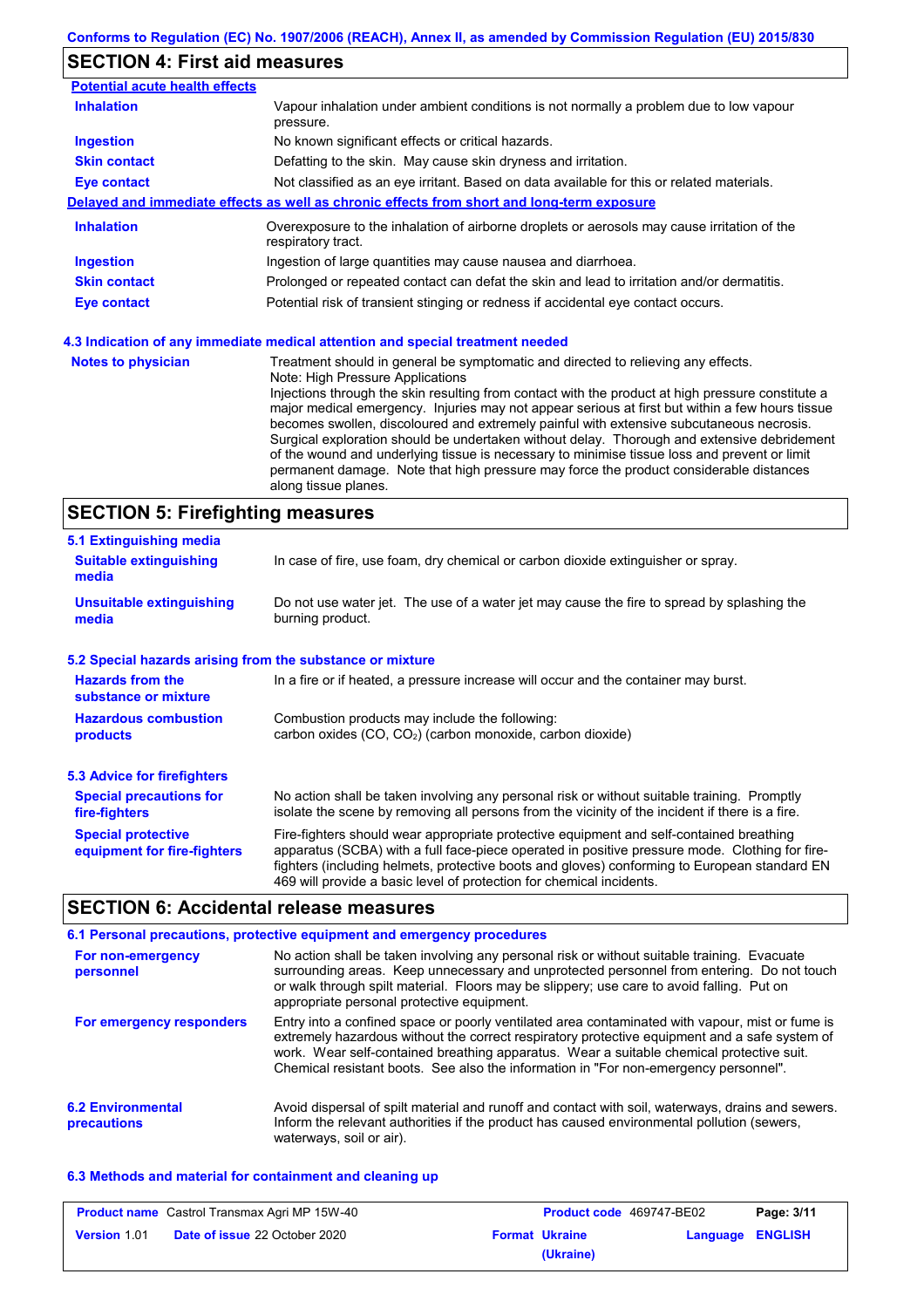## **SECTION 6: Accidental release measures**

| <b>Small spill</b>                        | Stop leak if without risk. Move containers from spill area. Absorb with an inert material and<br>place in an appropriate waste disposal container. Dispose of via a licensed waste disposal<br>contractor.                                                                                                                                                                                     |
|-------------------------------------------|------------------------------------------------------------------------------------------------------------------------------------------------------------------------------------------------------------------------------------------------------------------------------------------------------------------------------------------------------------------------------------------------|
| Large spill                               | Stop leak if without risk. Move containers from spill area. Prevent entry into sewers, water<br>courses, basements or confined areas. Contain and collect spillage with non-combustible,<br>absorbent material e.g. sand, earth, vermiculite or diatomaceous earth and place in container<br>for disposal according to local regulations. Dispose of via a licensed waste disposal contractor. |
| 6.4 Reference to other<br><b>sections</b> | See Section 1 for emergency contact information.<br>See Section 5 for firefighting measures.<br>See Section 8 for information on appropriate personal protective equipment.<br>See Section 12 for environmental precautions.<br>See Section 13 for additional waste treatment information.                                                                                                     |

## **SECTION 7: Handling and storage**

| 7.1 Precautions for safe handling                                                    |                                                                                                                                                                                                                                                                                                                                                                                                                                                                                          |
|--------------------------------------------------------------------------------------|------------------------------------------------------------------------------------------------------------------------------------------------------------------------------------------------------------------------------------------------------------------------------------------------------------------------------------------------------------------------------------------------------------------------------------------------------------------------------------------|
| <b>Protective measures</b>                                                           | Put on appropriate personal protective equipment.                                                                                                                                                                                                                                                                                                                                                                                                                                        |
| <b>Advice on general</b><br>occupational hygiene                                     | Eating, drinking and smoking should be prohibited in areas where this material is handled.<br>stored and processed. Wash thoroughly after handling. Remove contaminated clothing and<br>protective equipment before entering eating areas. See also Section 8 for additional<br>information on hygiene measures.                                                                                                                                                                         |
| <b>7.2 Conditions for safe</b><br>storage, including any<br><i>incompatibilities</i> | Store in accordance with local regulations. Store in a dry, cool and well-ventilated area, away<br>from incompatible materials (see Section 10). Keep away from heat and direct sunlight. Keep<br>container tightly closed and sealed until ready for use. Containers that have been opened must<br>be carefully resealed and kept upright to prevent leakage. Store and use only in equipment/<br>containers designed for use with this product. Do not store in unlabelled containers. |
| <b>Not suitable</b>                                                                  | Prolonged exposure to elevated temperature                                                                                                                                                                                                                                                                                                                                                                                                                                               |

## **SECTION 8: Exposure controls/personal protection**

#### **8.1 Control parameters**

#### **Occupational exposure limits**

No exposure limit value known.

Whilst specific OELs for certain components may be shown in this section, other components may be present in any mist, vapour or dust produced. Therefore, the specific OELs may not be applicable to the product as a whole and are provided for guidance only.

**Recommended monitoring procedures**

If this product contains ingredients with exposure limits, personal, workplace atmosphere or biological monitoring may be required to determine the effectiveness of the ventilation or other control measures and/or the necessity to use respiratory protective equipment. Reference should be made to monitoring standards, such as the following: European Standard EN 689 (Workplace atmospheres - Guidance for the assessment of exposure by inhalation to chemical agents for comparison with limit values and measurement strategy) European Standard EN 14042 (Workplace atmospheres - Guide for the application and use of procedures for the assessment of exposure to chemical and biological agents) European Standard EN 482 (Workplace atmospheres - General requirements for the performance of procedures for the measurement of chemical agents) Reference to national guidance documents for methods for the determination of hazardous substances will also be required.

#### **Derived No Effect Level**

No DNELs/DMELs available.

#### **Predicted No Effect Concentration**

No PNECs available

#### **8.2 Exposure controls**

**Appropriate engineering controls** Provide exhaust ventilation or other engineering controls to keep the relevant airborne concentrations below their respective occupational exposure limits. All activities involving chemicals should be assessed for their risks to health, to ensure exposures are adequately controlled. Personal protective equipment should only be considered after other forms of control measures (e.g. engineering controls) have been suitably evaluated. Personal protective equipment should conform to appropriate standards, be suitable for use, be kept in good condition and properly maintained. Your supplier of personal protective equipment should be consulted for advice on selection and appropriate standards. For further information contact your national organisation for standards. The final choice of protective equipment will depend upon a risk assessment. It is important to

| <b>Product name</b> Castrol Transmax Agri MP 15W-40 |                                      | <b>Product code</b> 469747-BE02 |                         | Page: 4/11 |
|-----------------------------------------------------|--------------------------------------|---------------------------------|-------------------------|------------|
| <b>Version 1.01</b>                                 | <b>Date of issue 22 October 2020</b> | <b>Format Ukraine</b>           | <b>Language ENGLISH</b> |            |
|                                                     |                                      | (Ukraine)                       |                         |            |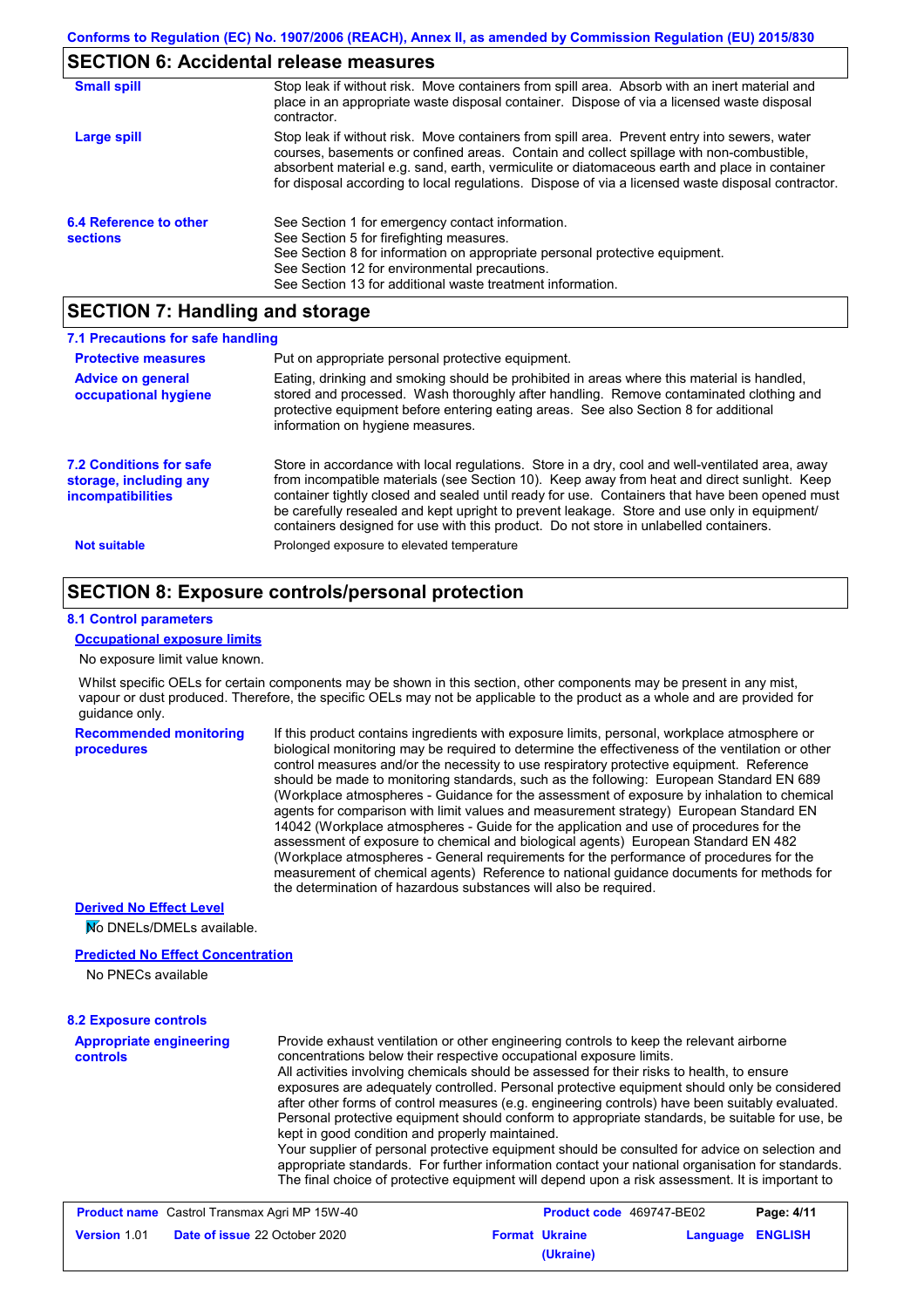## **SECTION 8: Exposure controls/personal protection**

**Hand protection** In case of insufficient ventilation, wear suitable respiratory equipment. The correct choice of respiratory protection depends upon the chemicals being handled, the conditions of work and use, and the condition of the respiratory equipment. Safety procedures should be developed for each intended application. Respiratory protection equipment should therefore be chosen in consultation with the supplier/manufacturer and with a full assessment of the working conditions. **General Information:** Because specific work environments and material handling practices vary, safety procedures should be developed for each intended application. The correct choice of protective gloves depends upon the chemicals being handled, and the conditions of work and use. Most gloves provide protection for only a limited time before they must be discarded and replaced (even the best chemically resistant gloves will break down after repeated chemical exposures). Gloves should be chosen in consultation with the supplier / manufacturer and taking account of a full assessment of the working conditions. Recommended: Nitrile gloves. **Breakthrough time:** Breakthrough time data are generated by glove manufacturers under laboratory test conditions and represent how long a glove can be expected to provide effective permeation resistance. It is important when following breakthrough time recommendations that actual workplace conditions are taken into account. Always consult with your glove supplier for up-to-date technical information on breakthrough times for the recommended glove type. Our recommendations on the selection of gloves are as follows: Continuous contact: Gloves with a minimum breakthrough time of 240 minutes, or >480 minutes if suitable gloves can be obtained. If suitable gloves are not available to offer that level of protection, gloves with shorter breakthrough times may be acceptable as long as appropriate glove maintenance and replacement regimes are determined and adhered to. Short-term / splash protection: Recommended breakthrough times as above. It is recognised that for short-term, transient exposures, gloves with shorter breakthrough times may commonly be used. Therefore, appropriate maintenance and replacement regimes must be determined and rigorously followed. **Glove Thickness:** For general applications, we recommend gloves with a thickness typically greater than 0.35 mm. It should be emphasised that glove thickness is not necessarily a good predictor of glove resistance to a specific chemical, as the permeation efficiency of the glove will be dependent on the exact composition of the glove material. Therefore, glove selection should also be based on consideration of the task requirements and knowledge of breakthrough times. Glove thickness may also vary depending on the glove manufacturer, the glove type and the glove model. Therefore, the manufacturers' technical data should always be taken into account to ensure selection of the most appropriate glove for the task. Note: Depending on the activity being conducted, gloves of varying thickness may be required for specific tasks. For example: • Thinner gloves (down to 0.1 mm or less) may be required where a high degree of manual dexterity is needed. However, these gloves are only likely to give short duration protection and would normally be just for single use applications, then disposed of. • Thicker gloves (up to 3 mm or more) may be required where there is a mechanical (as well as a chemical) risk i.e. where there is abrasion or puncture potential. **Eye/face protection** Safety glasses with side shields. **Respiratory protection Skin protection** ensure that all items of personal protective equipment are compatible. Wash hands, forearms and face thoroughly after handling chemical products, before eating, smoking and using the lavatory and at the end of the working period. Ensure that eyewash stations and safety showers are close to the workstation location. **Hygiene measures Individual protection measures**

| <b>Product name</b> Castrol Transmax Agri MP 15W-40 |                                      | <b>Product code</b> 469747-BE02 |                       | Page: 5/11              |  |
|-----------------------------------------------------|--------------------------------------|---------------------------------|-----------------------|-------------------------|--|
| <b>Version 1.01</b>                                 | <b>Date of issue 22 October 2020</b> |                                 | <b>Format Ukraine</b> | <b>Language ENGLISH</b> |  |
|                                                     |                                      |                                 | (Ukraine)             |                         |  |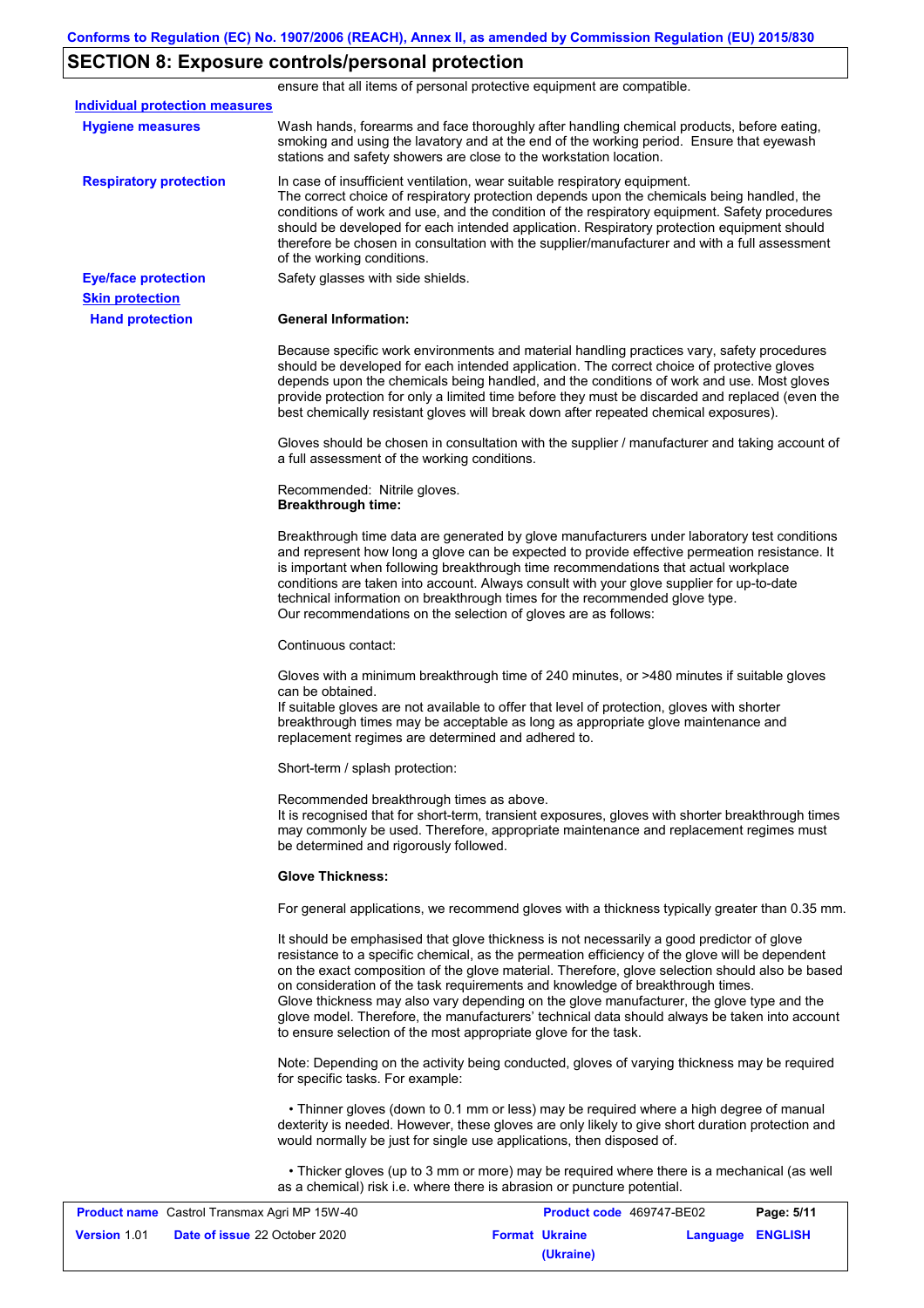# **SECTION 8: Exposure controls/personal protection**

| <b>Skin and body</b>                             | Use of protective clothing is good industrial practice.<br>Personal protective equipment for the body should be selected based on the task being<br>performed and the risks involved and should be approved by a specialist before handling this<br>product.<br>Cotton or polyester/cotton overalls will only provide protection against light superficial<br>contamination that will not soak through to the skin. Overalls should be laundered on a regular<br>basis. When the risk of skin exposure is high (e.g. when cleaning up spillages or if there is a<br>risk of splashing) then chemical resistant aprons and/or impervious chemical suits and boots<br>will be required. |
|--------------------------------------------------|---------------------------------------------------------------------------------------------------------------------------------------------------------------------------------------------------------------------------------------------------------------------------------------------------------------------------------------------------------------------------------------------------------------------------------------------------------------------------------------------------------------------------------------------------------------------------------------------------------------------------------------------------------------------------------------|
| <b>Refer to standards:</b>                       | Respiratory protection: EN 529<br>Gloves: EN 420, EN 374<br>Eye protection: EN 166<br>Filtering half-mask: EN 149<br>Filtering half-mask with valve: EN 405<br>Half-mask: EN 140 plus filter<br>Full-face mask: EN 136 plus filter<br>Particulate filters: EN 143<br>Gas/combined filters: EN 14387                                                                                                                                                                                                                                                                                                                                                                                   |
| <b>Environmental exposure</b><br><b>controls</b> | Emissions from ventilation or work process equipment should be checked to ensure they<br>comply with the requirements of environmental protection legislation. In some cases, fume<br>scrubbers, filters or engineering modifications to the process equipment will be necessary to<br>reduce emissions to acceptable levels.                                                                                                                                                                                                                                                                                                                                                         |

# **SECTION 9: Physical and chemical properties**

| 9.1 Information on basic physical and chemical properties |                                                                                                                        |
|-----------------------------------------------------------|------------------------------------------------------------------------------------------------------------------------|
| <b>Appearance</b>                                         |                                                                                                                        |
| <b>Physical state</b>                                     | Liquid.                                                                                                                |
| <b>Colour</b>                                             | Amber. [Dark]                                                                                                          |
| <b>Odour</b>                                              | Not available.                                                                                                         |
| <b>Odour threshold</b>                                    | Not available.                                                                                                         |
| pH                                                        | Not available.                                                                                                         |
| <b>Melting point/freezing point</b>                       | Not available.                                                                                                         |
| Initial boiling point and boiling<br>range                | Not available.                                                                                                         |
| <b>Pour point</b>                                         | $-45 °C$                                                                                                               |
| <b>Flash point</b>                                        | Open cup: >200°C (>392°F) [Cleveland.]                                                                                 |
| <b>Evaporation rate</b>                                   | Not available.                                                                                                         |
| <b>Flammability (solid, gas)</b>                          | Not available.                                                                                                         |
| <b>Upper/lower flammability or</b><br>explosive limits    | Not available.                                                                                                         |
| <b>Vapour pressure</b>                                    | Not available.                                                                                                         |
| <b>Vapour density</b>                                     | Not available.                                                                                                         |
| <b>Relative density</b>                                   | Not available.                                                                                                         |
| <b>Density</b>                                            | <1000 kg/m <sup>3</sup> (<1 g/cm <sup>3</sup> ) at 15 <sup>°</sup> C                                                   |
| <b>Solubility(ies)</b>                                    | insoluble in water.                                                                                                    |
| <b>Partition coefficient: n-octanol/</b><br>water         | Not available.                                                                                                         |
| <b>Auto-ignition temperature</b>                          | Not available.                                                                                                         |
| <b>Decomposition temperature</b>                          | Not available.                                                                                                         |
|                                                           |                                                                                                                        |
| <b>Viscosity</b>                                          | Kinematic: 95 mm <sup>2</sup> /s (95 cSt) at 40°C<br>Kinematic: 13.3 mm <sup>2</sup> /s (13.3 cSt) at 100 $^{\circ}$ C |
| <b>Explosive properties</b>                               | Not available.                                                                                                         |

#### **9.2 Other information**

No additional information.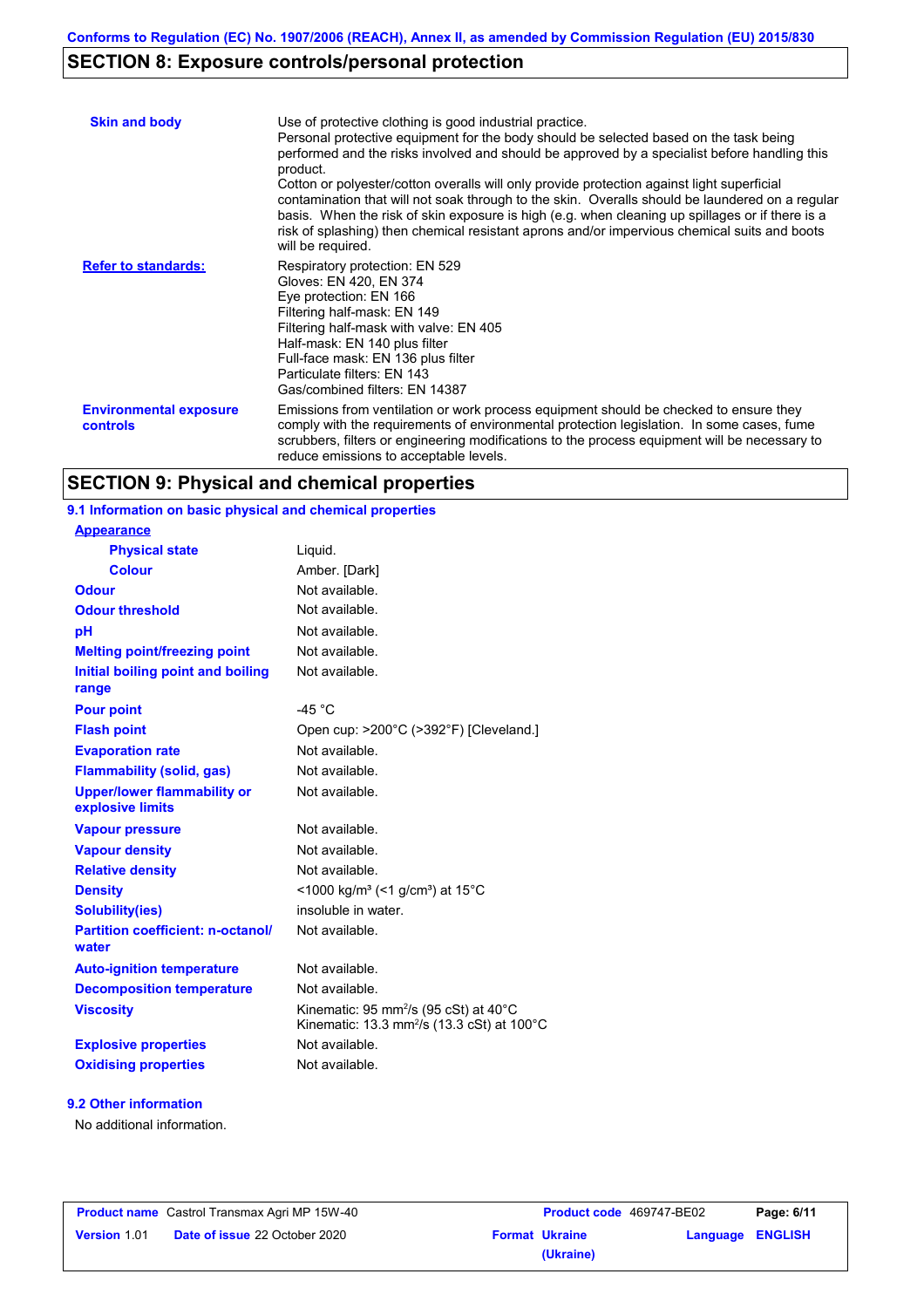| <b>SECTION 10: Stability and reactivity</b>       |                                                                                                                                                                         |  |  |  |
|---------------------------------------------------|-------------------------------------------------------------------------------------------------------------------------------------------------------------------------|--|--|--|
| <b>10.1 Reactivity</b>                            | No specific test data available for this product. Refer to Conditions to avoid and Incompatible<br>materials for additional information.                                |  |  |  |
| <b>10.2 Chemical stability</b>                    | The product is stable.                                                                                                                                                  |  |  |  |
| <b>10.3 Possibility of</b><br>hazardous reactions | Under normal conditions of storage and use, hazardous reactions will not occur.<br>Under normal conditions of storage and use, hazardous polymerisation will not occur. |  |  |  |
| <b>10.4 Conditions to avoid</b>                   | Avoid all possible sources of ignition (spark or flame).                                                                                                                |  |  |  |
| 10.5 Incompatible materials                       | Reactive or incompatible with the following materials: oxidising materials.                                                                                             |  |  |  |
| <b>10.6 Hazardous</b><br>decomposition products   | Under normal conditions of storage and use, hazardous decomposition products should not be<br>produced.                                                                 |  |  |  |

# **SECTION 11: Toxicological information**

| 11.1 Information on toxicological effects          |                                                                                                                                                                                                                                                                                                                                                                                                                 |
|----------------------------------------------------|-----------------------------------------------------------------------------------------------------------------------------------------------------------------------------------------------------------------------------------------------------------------------------------------------------------------------------------------------------------------------------------------------------------------|
| <b>Acute toxicity estimates</b>                    |                                                                                                                                                                                                                                                                                                                                                                                                                 |
| Not available.                                     |                                                                                                                                                                                                                                                                                                                                                                                                                 |
| <b>Information on likely</b><br>routes of exposure | Routes of entry anticipated: Dermal, Inhalation.                                                                                                                                                                                                                                                                                                                                                                |
| <b>Potential acute health effects</b>              |                                                                                                                                                                                                                                                                                                                                                                                                                 |
| <b>Inhalation</b>                                  | Vapour inhalation under ambient conditions is not normally a problem due to low vapour<br>pressure.                                                                                                                                                                                                                                                                                                             |
| <b>Ingestion</b>                                   | No known significant effects or critical hazards.                                                                                                                                                                                                                                                                                                                                                               |
| <b>Skin contact</b>                                | Defatting to the skin. May cause skin dryness and irritation.                                                                                                                                                                                                                                                                                                                                                   |
| <b>Eye contact</b>                                 | Not classified as an eye irritant. Based on data available for this or related materials.                                                                                                                                                                                                                                                                                                                       |
|                                                    | Symptoms related to the physical, chemical and toxicological characteristics                                                                                                                                                                                                                                                                                                                                    |
| <b>Inhalation</b>                                  | May be harmful by inhalation if exposure to vapour, mists or fumes resulting from thermal<br>decomposition products occurs.                                                                                                                                                                                                                                                                                     |
| <b>Ingestion</b>                                   | No specific data.                                                                                                                                                                                                                                                                                                                                                                                               |
| <b>Skin contact</b>                                | Adverse symptoms may include the following:<br>irritation<br>dryness<br>cracking                                                                                                                                                                                                                                                                                                                                |
| <b>Eye contact</b>                                 | No specific data.                                                                                                                                                                                                                                                                                                                                                                                               |
|                                                    | Delayed and immediate effects as well as chronic effects from short and long-term exposure                                                                                                                                                                                                                                                                                                                      |
| <b>Inhalation</b>                                  | Overexposure to the inhalation of airborne droplets or aerosols may cause irritation of the<br>respiratory tract.                                                                                                                                                                                                                                                                                               |
| <b>Ingestion</b>                                   | Ingestion of large quantities may cause nausea and diarrhoea.                                                                                                                                                                                                                                                                                                                                                   |
| <b>Skin contact</b>                                | Prolonged or repeated contact can defat the skin and lead to irritation and/or dermatitis.                                                                                                                                                                                                                                                                                                                      |
| <b>Eye contact</b>                                 | Potential risk of transient stinging or redness if accidental eye contact occurs.                                                                                                                                                                                                                                                                                                                               |
| <b>Potential chronic health effects</b>            |                                                                                                                                                                                                                                                                                                                                                                                                                 |
| <b>General</b>                                     | <b>USED ENGINE OILS</b><br>Combustion products resulting from the operation of internal combustion engines contaminate<br>engine oils during use. Used engine oil may contain hazardous components which have the<br>potential to cause skin cancer. Frequent or prolonged contact with all types and makes of used<br>engine oil must therefore be avoided and a high standard of personal hygiene maintained. |
| <b>Carcinogenicity</b>                             | No known significant effects or critical hazards.                                                                                                                                                                                                                                                                                                                                                               |
| <b>Mutagenicity</b>                                | No known significant effects or critical hazards.                                                                                                                                                                                                                                                                                                                                                               |
| <b>Developmental effects</b>                       | No known significant effects or critical hazards.                                                                                                                                                                                                                                                                                                                                                               |
| <b>Fertility effects</b>                           | No known significant effects or critical hazards.                                                                                                                                                                                                                                                                                                                                                               |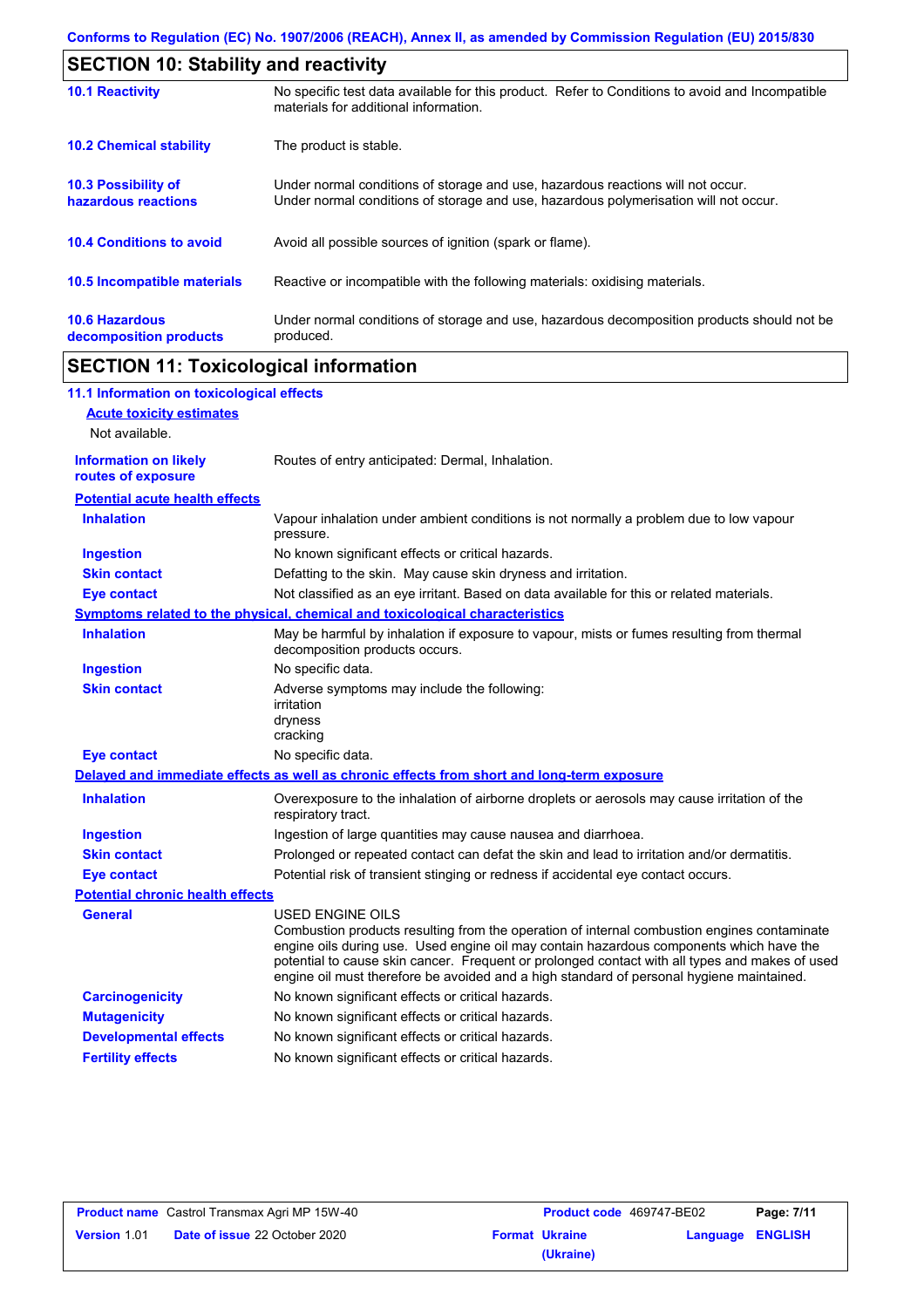## **SECTION 12: Ecological information**

#### **12.1 Toxicity**

**Environmental hazards** Not classified as dangerous

#### **12.2 Persistence and degradability**

Expected to be biodegradable.

#### **12.3 Bioaccumulative potential**

This product is not expected to bioaccumulate through food chains in the environment.

| <b>12.4 Mobility in soil</b>                            |                                                                      |
|---------------------------------------------------------|----------------------------------------------------------------------|
| <b>Soil/water partition</b><br><b>coefficient (Koc)</b> | Not available.                                                       |
| <b>Mobility</b>                                         | Spillages may penetrate the soil causing ground water contamination. |

#### **12.5 Results of PBT and vPvB assessment**

Product does not meet the criteria for PBT or vPvB according to Regulation (EC) No. 1907/2006, Annex XIII.

#### **12.6 Other adverse effects**

| <b>Other ecological information</b> | Spills may form a film on water surfaces causing physical damage to organisms. Oxygen |
|-------------------------------------|---------------------------------------------------------------------------------------|
|                                     | transfer could also be impaired.                                                      |

### **SECTION 13: Disposal considerations**

#### **13.1 Waste treatment methods**

### **Product**

**Methods of disposal**

Where possible, arrange for product to be recycled. Dispose of via an authorised person/ licensed waste disposal contractor in accordance with local regulations.

## **Hazardous waste** Yes.

#### **European waste catalogue (EWC)**

| <b>Waste code</b> | <b>Waste designation</b>                                         |
|-------------------|------------------------------------------------------------------|
| 13 02 05*         | Imineral-based non-chlorinated engine, gear and lubricating oils |
| 13 01 10*         | Imineral based non-chlorinated hydraulic oils                    |

However, deviation from the intended use and/or the presence of any potential contaminants may require an alternative waste disposal code to be assigned by the end user.

#### **Packaging**

**Methods of disposal Special precautions** Where possible, arrange for product to be recycled. Dispose of via an authorised person/ licensed waste disposal contractor in accordance with local regulations. This material and its container must be disposed of in a safe way. Care should be taken when handling emptied containers that have not been cleaned or rinsed out. Empty containers or liners may retain some product residues. Empty containers represent a fire hazard as they may contain flammable product residues and vapour. Never weld, solder or braze empty containers. Avoid dispersal of spilt material and runoff and contact with soil, waterways, drains and sewers. **References** Commission 2014/955/EU Directive 2008/98/EC

## **SECTION 14: Transport information**

|                                           | <b>ADR/RID</b>                                      | <b>ADN</b>     | <b>IMDG</b>                        | <b>IATA</b>                |
|-------------------------------------------|-----------------------------------------------------|----------------|------------------------------------|----------------------------|
| 14.1 UN number                            | Not regulated.                                      | Not regulated. | Not regulated.                     | Not regulated.             |
| 14.2 UN proper<br>shipping name           |                                                     |                |                                    |                            |
| <b>14.3 Transport</b><br>hazard class(es) |                                                     |                |                                    |                            |
| 14.4 Packing<br>group                     |                                                     |                |                                    |                            |
|                                           | <b>Product name</b> Castrol Transmax Agri MP 15W-40 |                | Product code 469747-BE02           | Page: 8/11                 |
| <b>Version 1.01</b>                       | <b>Date of issue 22 October 2020</b>                |                | <b>Format Ukraine</b><br>(Ukraine) | <b>ENGLISH</b><br>Language |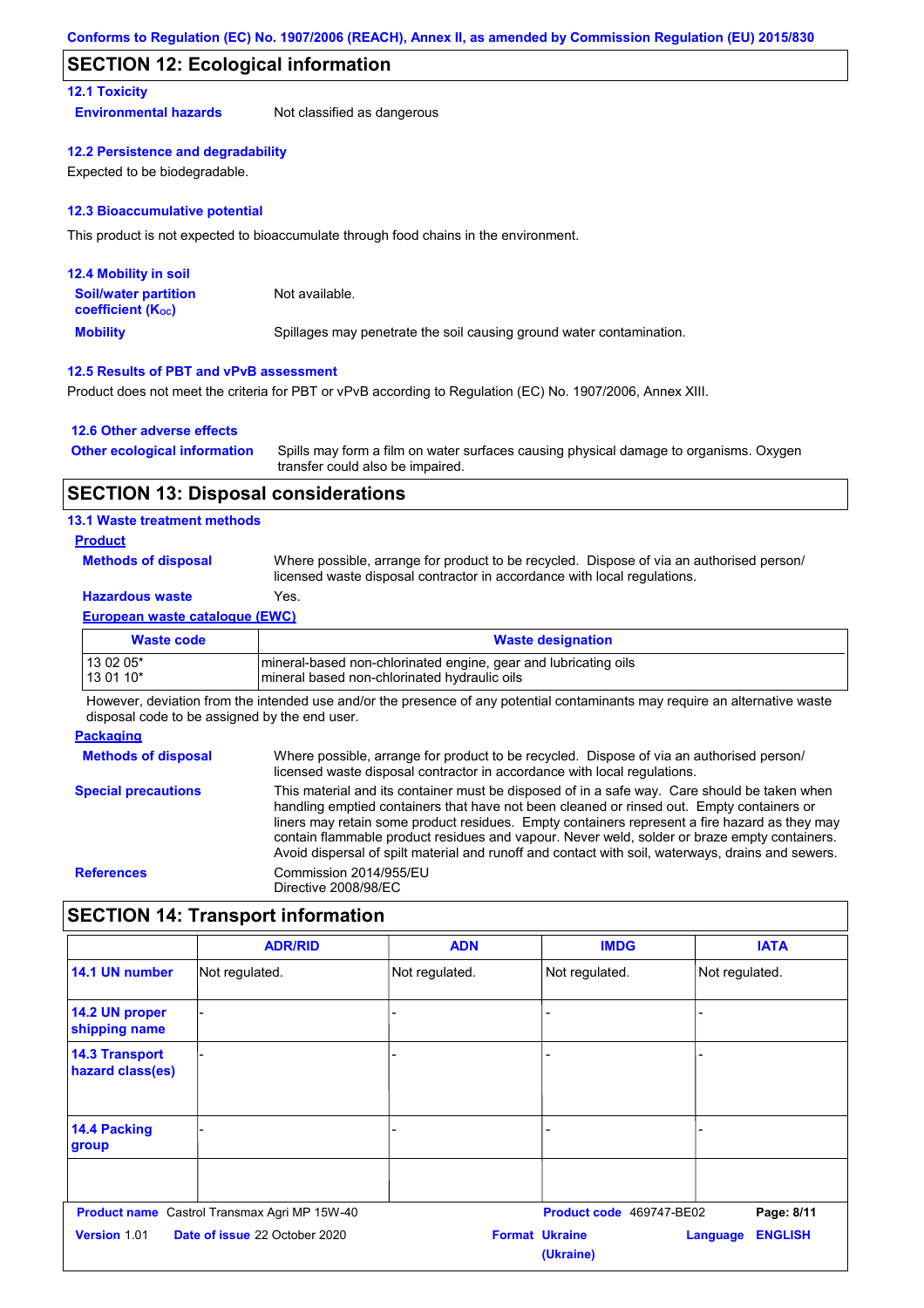#### **Conforms to Regulation (EC) No. 1907/2006 (REACH), Annex II, as amended by Commission Regulation (EU) 2015/830**

## **SECTION 14: Transport information**

| 14.5<br><b>Environmental</b><br>hazards | INo. | 'No. | No. | INo. |
|-----------------------------------------|------|------|-----|------|
| <b>Additional</b><br>information        |      |      |     |      |

**14.6 Special precautions for user** Not available.

#### **14.7 Transport in bulk according to Annex II of Marpol and the IBC Code** Not available.

## **SECTION 15: Regulatory information**

**Other regulations REACH Status** The company, as identified in Section 1, sells this product in the EU in compliance with the current requirements of REACH. **15.1 Safety, health and environmental regulations/legislation specific for the substance or mixture EU Regulation (EC) No. 1907/2006 (REACH) Annex XIV - List of substances subject to authorisation 15.2 Chemical safety Substances of very high concern** None of the components are listed. All components are listed or exempted. All components are listed or exempted. All components are listed or exempted. All components are listed or exempted. All components are active or exempted. All components are listed or exempted. All components are listed or exempted. **United States inventory (TSCA 8b) Australia inventory (AICS) Canada inventory China inventory (IECSC) Japan inventory (ENCS) Korea inventory (KECI) Philippines inventory (PICCS) Taiwan Chemical Substances Inventory (TCSI)** All components are listed or exempted. **Ozone depleting substances (1005/2009/EU)** Not listed. **Prior Informed Consent (PIC) (649/2012/EU)** Not listed. **Seveso Directive** This product is not controlled under the Seveso Directive. A Chemical Safety Assessment has been carried out for one or more of the substances within None of the components are listed. **Annex XIV**

## **SECTION 16: Other information**

**assessment**

| <b>Abbreviations and acronyms</b> | ADN = European Provisions concerning the International Carriage of Dangerous Goods by<br>Inland Waterway |
|-----------------------------------|----------------------------------------------------------------------------------------------------------|
|                                   | ADR = The European Agreement concerning the International Carriage of Dangerous Goods by                 |
|                                   | Road                                                                                                     |
|                                   | $ATE = Acute Toxicity Estimate$                                                                          |
|                                   | BCF = Bioconcentration Factor                                                                            |
|                                   | CAS = Chemical Abstracts Service                                                                         |
|                                   | CLP = Classification, Labelling and Packaging Regulation [Regulation (EC) No. 1272/2008]                 |
|                                   | CSA = Chemical Safety Assessment                                                                         |
|                                   | CSR = Chemical Safety Report                                                                             |
|                                   | DMEL = Derived Minimal Effect Level                                                                      |
|                                   | DNEL = Derived No Effect Level                                                                           |
|                                   | EINECS = European Inventory of Existing Commercial chemical Substances                                   |

this mixture. A Chemical Safety Assessment has not been carried out for the mixture itself.

| <b>Product name</b> Castrol Transmax Agri MP 15W-40 |                                      | <b>Product code</b> 469747-BE02 |                       | Page: 9/11       |  |
|-----------------------------------------------------|--------------------------------------|---------------------------------|-----------------------|------------------|--|
| Version 1.01                                        | <b>Date of issue 22 October 2020</b> |                                 | <b>Format Ukraine</b> | Language ENGLISH |  |
|                                                     |                                      |                                 | (Ukraine)             |                  |  |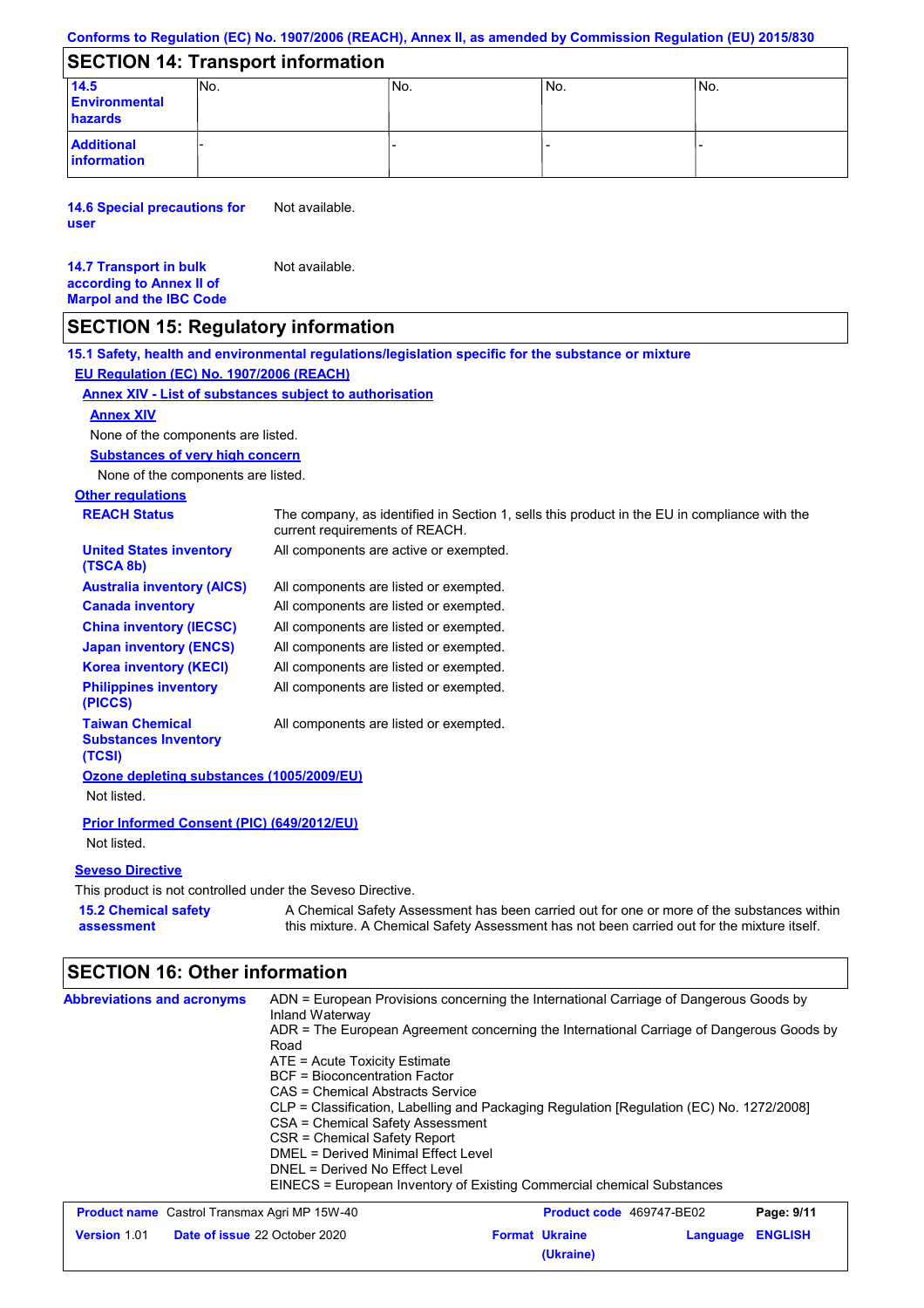## **SECTION 16: Other information**

| ES = Exposure Scenario                                                                                                                                          |
|-----------------------------------------------------------------------------------------------------------------------------------------------------------------|
| EUH statement = CLP-specific Hazard statement                                                                                                                   |
| EWC = European Waste Catalogue                                                                                                                                  |
| GHS = Globally Harmonized System of Classification and Labelling of Chemicals                                                                                   |
| IATA = International Air Transport Association                                                                                                                  |
| IBC = Intermediate Bulk Container                                                                                                                               |
| <b>IMDG = International Maritime Dangerous Goods</b>                                                                                                            |
| LogPow = logarithm of the octanol/water partition coefficient                                                                                                   |
| MARPOL = International Convention for the Prevention of Pollution From Ships, 1973 as                                                                           |
| modified by the Protocol of 1978. ("Marpol" = marine pollution)                                                                                                 |
| OECD = Organisation for Economic Co-operation and Development                                                                                                   |
| PBT = Persistent, Bioaccumulative and Toxic                                                                                                                     |
| <b>PNEC</b> = Predicted No Effect Concentration                                                                                                                 |
| REACH = Registration, Evaluation, Authorisation and Restriction of Chemicals Regulation                                                                         |
| [Requlation (EC) No. 1907/2006]                                                                                                                                 |
| RID = The Regulations concerning the International Carriage of Dangerous Goods by Rail                                                                          |
| <b>RRN = REACH Registration Number</b>                                                                                                                          |
| SADT = Self-Accelerating Decomposition Temperature                                                                                                              |
| SVHC = Substances of Very High Concern                                                                                                                          |
| STOT-RE = Specific Target Organ Toxicity - Repeated Exposure                                                                                                    |
| STOT-SE = Specific Target Organ Toxicity - Single Exposure                                                                                                      |
| TWA = Time weighted average                                                                                                                                     |
| $UN = United Nations$                                                                                                                                           |
| UVCB = Complex hydrocarbon substance                                                                                                                            |
| VOC = Volatile Organic Compound                                                                                                                                 |
| vPvB = Very Persistent and Very Bioaccumulative                                                                                                                 |
| Varies = may contain one or more of the following 64741-88-4 / RRN 01-2119488706-23,                                                                            |
| 64741-89-5 / RRN 01-2119487067-30, 64741-95-3 / RRN 01-2119487081-40, 64741-96-4/ RRN                                                                           |
| 01-2119483621-38, 64742-01-4 / RRN 01-2119488707-21, 64742-44-5 / RRN                                                                                           |
| 01-2119985177-24, 64742-45-6, 64742-52-5 / RRN 01-2119467170-45, 64742-53-6 / RRN                                                                               |
| 01-2119480375-34, 64742-54-7 / RRN 01-2119484627-25, 64742-55-8 / RRN                                                                                           |
| 01-2119487077-29, 64742-56-9 / RRN 01-2119480132-48, 64742-57-0 / RRN                                                                                           |
| 01-2119489287-22, 64742-58-1, 64742-62-7 / RRN 01-2119480472-38, 64742-63-8,                                                                                    |
| 64742-65-0 / RRN 01-2119471299-27, 64742-70-7 / RRN 01-2119487080-42, 72623-85-9 /<br>RRN 01-2119555262-43, 72623-86-0 / RRN 01-2119474878-16, 72623-87-1 / RRN |
|                                                                                                                                                                 |
| 01-2119474889-13                                                                                                                                                |

#### **Procedure used to derive the classification according to Regulation (EC) No. 1272/2008 [CLP/GHS]**

| <b>Classification</b>                                                                                                                           |                                                                                         | <b>Justification</b>                                                                                                                                                                 |
|-------------------------------------------------------------------------------------------------------------------------------------------------|-----------------------------------------------------------------------------------------|--------------------------------------------------------------------------------------------------------------------------------------------------------------------------------------|
| Not classified.                                                                                                                                 |                                                                                         |                                                                                                                                                                                      |
| <b>Full text of abbreviated H</b><br>H304<br>H315<br>Causes skin irritation.<br><b>statements</b><br>H318<br>Causes serious eye damage.<br>H411 |                                                                                         | May be fatal if swallowed and enters airways.<br>Toxic to aguatic life with long lasting effects.                                                                                    |
| <b>Full text of classifications</b><br><b>[CLP/GHS]</b>                                                                                         | Aquatic Chronic 2, H411<br>Asp. Tox. 1, H304<br>Eye Dam. 1, H318<br>Skin Irrit. 2, H315 | LONG-TERM (CHRONIC) AQUATIC HAZARD - Category 2<br><b>ASPIRATION HAZARD - Category 1</b><br>SERIOUS EYE DAMAGE/EYE IRRITATION - Category 1<br>SKIN CORROSION/IRRITATION - Category 2 |
| <b>History</b>                                                                                                                                  |                                                                                         |                                                                                                                                                                                      |
| Date of issue/ Date of<br><b>revision</b>                                                                                                       | 22/10/2020.                                                                             |                                                                                                                                                                                      |
| Date of previous issue                                                                                                                          | 07/02/2020.                                                                             |                                                                                                                                                                                      |
| <b>Prepared by</b>                                                                                                                              | <b>Product Stewardship</b>                                                              |                                                                                                                                                                                      |

### **Indicates information that has changed from previously issued version.**

#### **Notice to reader**

All reasonably practicable steps have been taken to ensure this data sheet and the health, safety and environmental information contained in it is accurate as of the date specified below. No warranty or representation, express or implied is made as to the accuracy or completeness of the data and information in this data sheet.

The data and advice given apply when the product is sold for the stated application or applications. You should not use the product other than for the stated application or applications without seeking advice from BP Group.

It is the user's obligation to evaluate and use this product safely and to comply with all applicable laws and regulations. The BP Group shall not be responsible for any damage or injury resulting from use, other than the stated product use of the material, from any failure to adhere to recommendations, or from any hazards inherent in the nature of the material. Purchasers of the product for supply to a third party for use at work, have a duty to take all necessary steps to ensure that any person handling or using the product is provided with the information in this sheet. Employers have a duty to tell employees and others who may be affected of any hazards described in this sheet and of any precautions that should be taken. You can contact the BP Group to ensure that this document is the most current available. Alteration of this document is strictly prohibited.

| <b>Product name</b> Castrol Transmax Agri MP 15W-40 |                                      | <b>Product code</b> 469747-BE02 |                       | Page: 10/11      |  |
|-----------------------------------------------------|--------------------------------------|---------------------------------|-----------------------|------------------|--|
| <b>Version 1.01</b>                                 | <b>Date of issue 22 October 2020</b> |                                 | <b>Format Ukraine</b> | Language ENGLISH |  |
|                                                     |                                      |                                 | (Ukraine)             |                  |  |